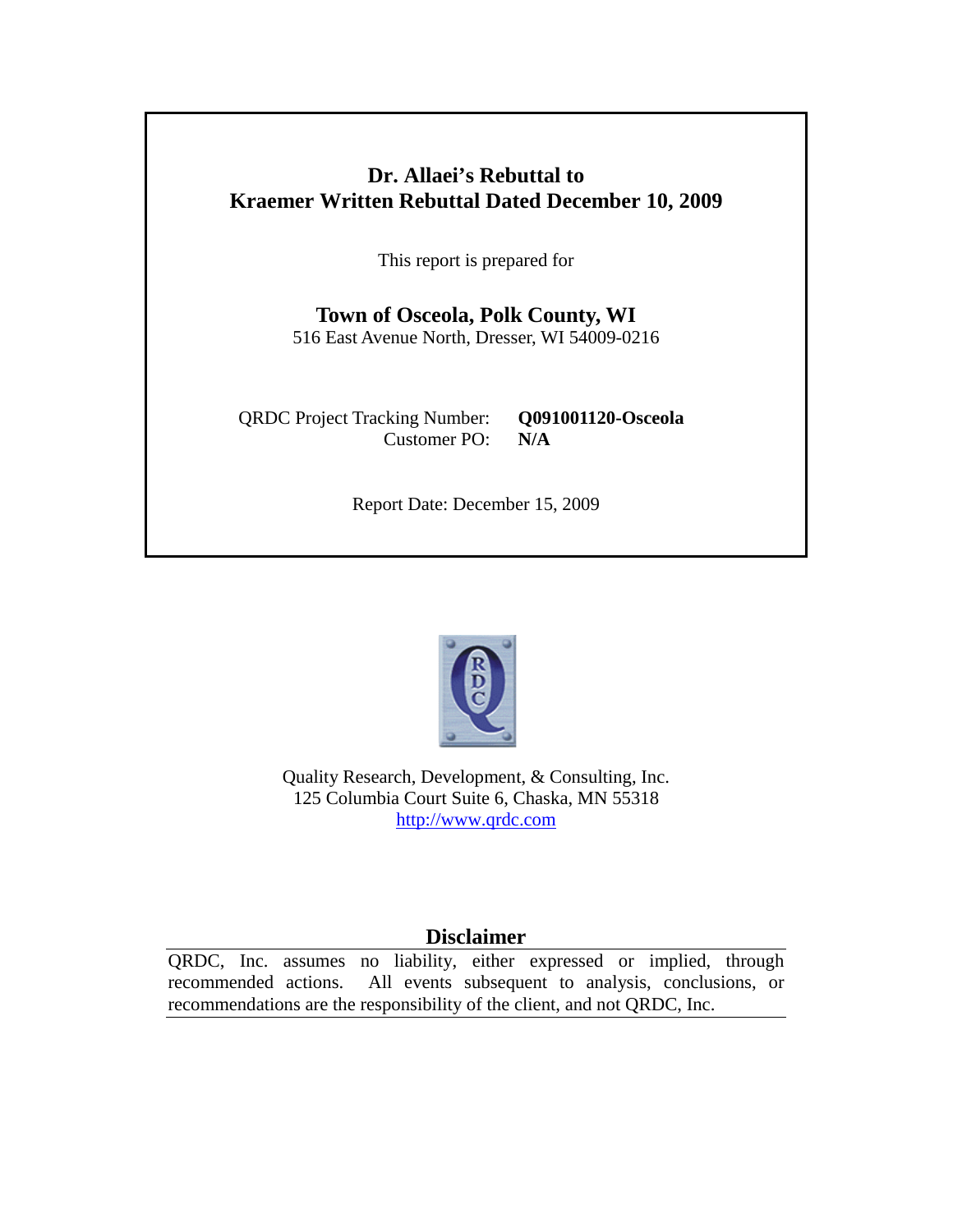## **Introduction**

The Town of Osceola has hired Dr. Daryoush Allaei, PE, to review and prepare a rebuttal to the recent written rebuttal by Kraemer dated December 10, 2009. The consultant, Dr. Allaei, PE, reviewed the documents that had relevance to noise and vibration issues that could be caused by the proposed mining operation and blasts.

This report delivery concludes the entire work for this project. The consultant will be glad to attend the Town or County's public hearing if so needed.

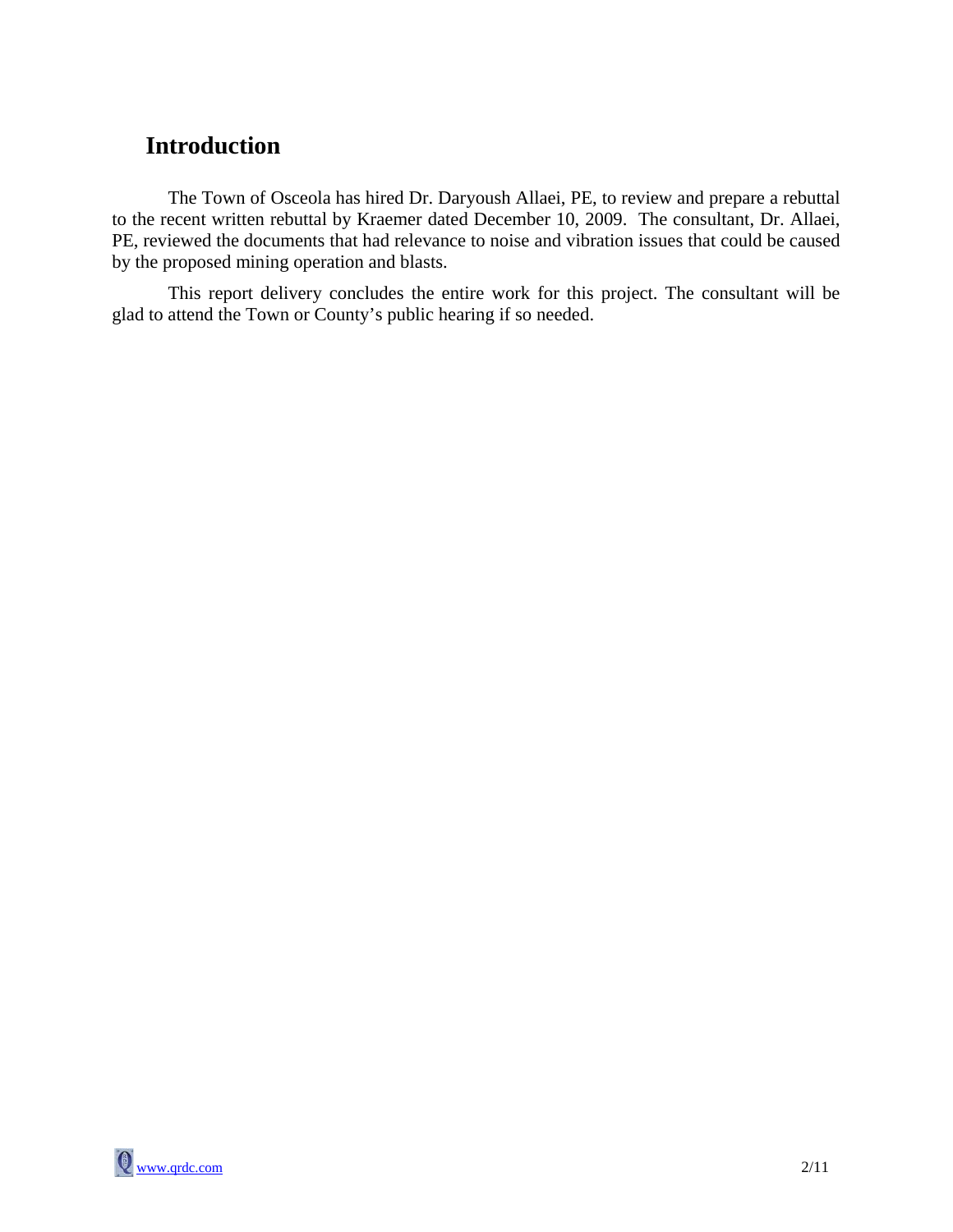## *1. Qualifications:*

1.1 The qualification of Dr. David Braslau (Kraemer Consultant):

The following was copied from Dr. Braslau's web site. "*Dr. David Braslau, founder and firm president, received his Bachelor of Science Degree from the Massachusetts Institute of Technology in 1956, and his Master of Science and Doctor of Philosophy Degrees from the University of California at Berkeley in 1960 and 1966, respectively. He taught at the University of Minnesota from 1966 until 1971, when he founded the firm of David Braslau Associates. Dr. Braslau is a Registered Professional Engineer in the state of Minnesota. Society memberships include the Acoustical Society of America and the Institute for Noise Control Engineering."*

1.2 The Qualification of Dr. Daryoush Allaei, PE (Town Consultant):

The following was copied from QRDC web site. "**Daryoush Allaei** brings over 25 years of research and development and business experience to QRDC. Dr. Allaei has provided the technical innovation and business leadership through fifteen years of funded research and development that led to several technological and product breakthroughs. He received his Ph.D., MSME and BSME degrees from Purdue University in the field of mechanics with his doctoral emphasis on **Systems Dynamics and Structural Dynamics**. His technical expertise is in dynamics systems with emphasis on vibration, shock, acoustic and noise control. He was a professor or adjunct professor at the University of Mississippi, Mankato State University, and Iowa State University. Dr. Allaei is a leader in the study and application of smart structures and vibration control. He is the inventor of the Vibration Control by Confinement and Energy Flow Control concepts, which address vibration and noise control problems in a very favorable performance to cost ratio. His accomplishments in this field include over 85 national and international publications, numerous speaker invitations at conferences and workshops, Chair or Vice Chair positions at several conference sessions, nine USA patents with internationals pending and several pending or in-preparation patents, and over 10 technology awards and grants totaling about \$8,000,000 from the U.S. government. Dr. Allaei is a member of the American Society of Mechanical Engineers (ASME), American Institute of Aeronautics & Astronautics (AIAA), Society of Manufacturing Engineers (SME) and Society of Automotive Engineers (SAE). Dr. Allaei is a registered Professional Engineer and Certified Manufacturing Engineer."

1.3 Comparison of the Qualifications:

As it is stated above, Dr. Braslau has no formal training in system dynamics, structure dynamics, and noise and vibration control. In fact his degrees are in science and Civil Engineering. The most important qualification that he lacks is structural dynamics. Therefore he may not have the required depth in the area of structural dynamics in order to express an expert opinion on the influence on blast (or ground vibration) on buildings and structures. As it is reported in multiple documents, he relies on work by others.

On the other hand, Dr. Allaei has 3 degrees (Ph.D., MSME, and BSME) in Mechanical Engineering from Purdue University. He is specialist in system and structural dynamics with emphasis on vibration and noise/acoustics generated by structural vibrations. Based on his national awards from US Military, Department of Energy, business community, and scientific community, and his list of publications (over 85 national and international articles),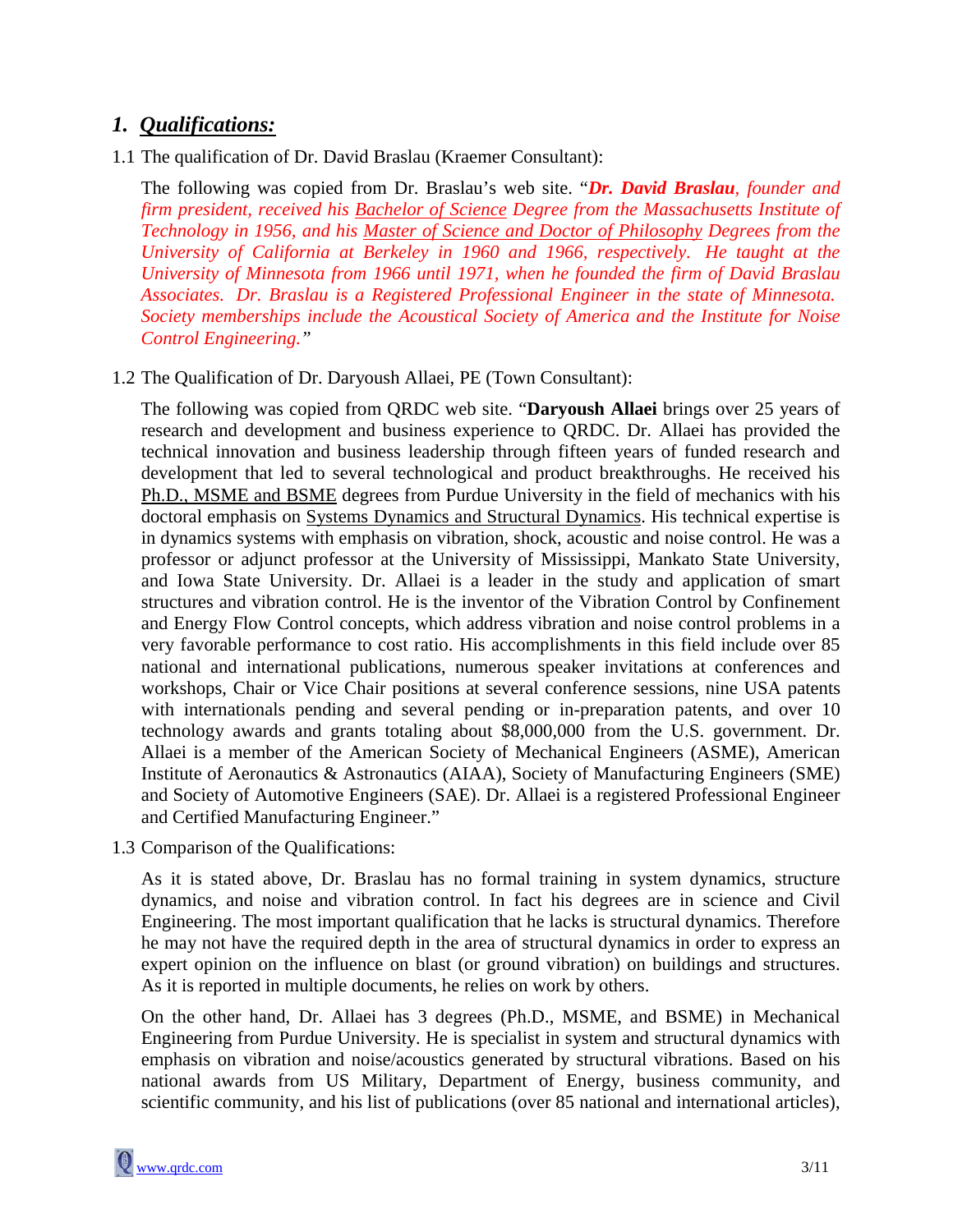he is considered an expert in structural dynamics and vibrations. He has been a professional Engineer (PE) licensed to work in MN since 1991.

1.4 Dr. Braslau received his Civil Engineering degree in 1956; this is the year Dr. Allaei was born. In those years, civil engineers had very little or no understanding of how dynamic events (such as wind, road traffic, railroad dynamics, or structural resonances) could result in catastrophic and often fatal failures. In fact, the history is full of unexpected failures of buildings and bridges due to the building codes used during the decade when Dr. Braslau graduated. Since 1956 numerous advancements have been made in the field of engineering. In particular, the field of structural dynamics has been noticeable advanced and has made its way in civil engineering in early to mid 70s. The phenomenon of building and bridge resonances has made its way in main stream civil engineering practice by mid 70s. It is not clear when was the last time Dr. Braslau has had a peer reviewed publication in the area of noise, vibration or structural dynamics. I could not find any in recent years.

In contrast, Dr. Allaei received his Ph.D. in the area of structural dynamics from Purdue University in 1986. Since his project at Purdue University, all his work has been focused on structural dynamics, from automotive tires to large defense vehicles such as submarine, helicopter, or aircraft, to buildings such as clean rooms, mining facilities and equipment, and hospitals. He has published over 85 articles on the subject of noise/vibration and structural dynamics in national and international journals and conferences in the period from 1983 to 2009. Most of Dr. Allaei's work has been subjected to multiple peer review before acceptance for publication.

- 2. It is noted that in the Kraemer rebuttal, their consultant is referred to by his title and credentials, such as Dr. Braslau (PE). However, in most places they refer to the Town's consultant as "QRDC". The conveniently neglect to mention that the Town's consultant was Dr. Allaei (PE). Two questions the committee should ask are: Why has the Kraemer done its best to intentionally hide or downplay Dr. Allaei's credentials. Why does Kraemer insist to refer to their consultant as Dr. Braslau (PE) even though he has no qualification in structural dynamics? Having a Ph.D. degree does not qualify one in expressing expert opinion in a very complicated subject such as structural dynamics, ground vibrations, and dynamic blast energy. Even though it is claimed that he has been involved in similar projects, it is not clear what his involvement entailed.
- 3. Dr. Braslau's statement that the proposed blasting will be safe for all structures and there will be no issues for health, safety, and welfare is not accurate and misleading. First, his qualification and formal education and training in the area of structural dynamics are minimum or nonexistent. Second, Dr. Braslau's statements about the relationship between rattling and structural integrity and safety have no engineering basis and are totally misleading. He has stated that "*There is no basis (or the assumption that rattling is likely to routinely occur with quarry blasting. Blasting from the site will meet all applicable standards for health, safety, and welfare and will not cause damage to adjacent structures. If a rattle occasionally occurs it will not cause structural damage as the comment above suggests. Based upon information from the Ohio Department of Natural Resources, rattle is associated with non-structural items such as ceilings; windows; office equipment; computers; items sitting on shelves, heating and ventilating ducts, and light fixtures that have nothing to do with the safety and integrity of the building. Even if rattling does occur, there is absolutely*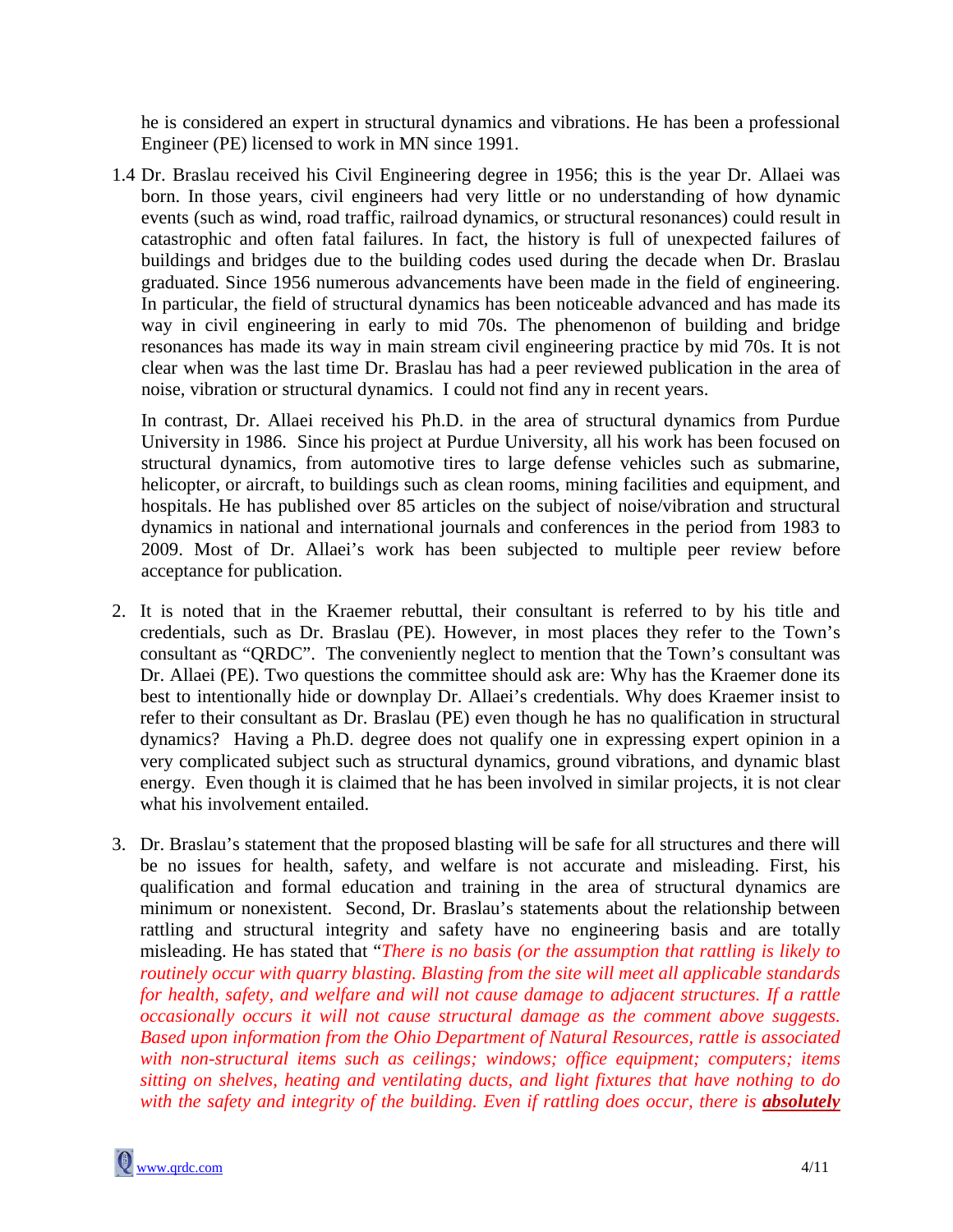*no correlation between how a blast "feels" and it's potential for causing structural damage to a home. In fact, structural stresses (e.g., doors slamming, kids jumping, people ascending or descending stairs) and natural stresses (e.g., sunlight, wind, rain, temperature and humidity fluctuations and changes in soil moisture) place greater stresses on a home than legal air blast and vibration levels."*

There are several problems with the above statements. Before I point the issues with his general statements, let me explain how dynamic energy propagates from a source (i.e. a blast) to a receiver (i.e. house or building). A blast generates an impulsive energy that propagates through earth or any other connected structure that resists its propagation. It is called impulsive because it has a massive amount of energy focused in a short period of time. Ground motion due to a blast is very similar to earthquake; short time but massive amount of energy. It is this focused energy that is damaging to buildings and houses. Furthermore, because blast energy is impulsive, it contains a broad range of frequencies. The frequency content depends on how short the blast is in time. If any of the frequencies contained in blast energy match the resonances of structure or part of the earth on its path or if any of the frequencies contained in blast energy match the resonances of a building, its damaging impact will be magnified. So the use of a word such as "absolutely" in part of his statement "*there is absolutely no correlation between how a blast "feels" and it's potential for causing structural damage to a home*" cannot be any further from reality. In fact, today's engineers (I am not sure those who graduated in 1956) have been trained to avoid the use of words such as "absolute" since it does not exist in real life. However, science majors (such as mathematicians) are in the habit of using extreme words such as absolute.

The chance that none of the frequencies in blast energy match one or more of the structural resonances is unlikely. The chance that no part of the blast energy reaches one or more of the houses within the vicinity of the blast radius is also unlikely. Recall that structural resonances amplify motion and often cause gradual damage or catastrophic structural failures that could be fatal to the occupancies of a building. Structural failures due to resonances have been observed throughout the history in bridges and building.

Next, let me explain how rattling is related to the vibration of the main structure of a house

or building. Dr. Braslau claims that rattling has no relation to potential structural shaking or vibrations due to blast is false and comes from lack of expertise in structural dynamics. Let's consider what Dr. Braslau pointed out as rattling in non-structural members such as ceilings; windows; office equipment; computers; or items sitting on



shelves. The question to ask is how do windows or shelves vibrate or rattle? For example, windows don't shake without injecting dynamic energy in them; windows must receive energy from a source. Windows or shelves are supported by walls or counter tops that are supported by other walls or floors that in turn are supported by the building super structure.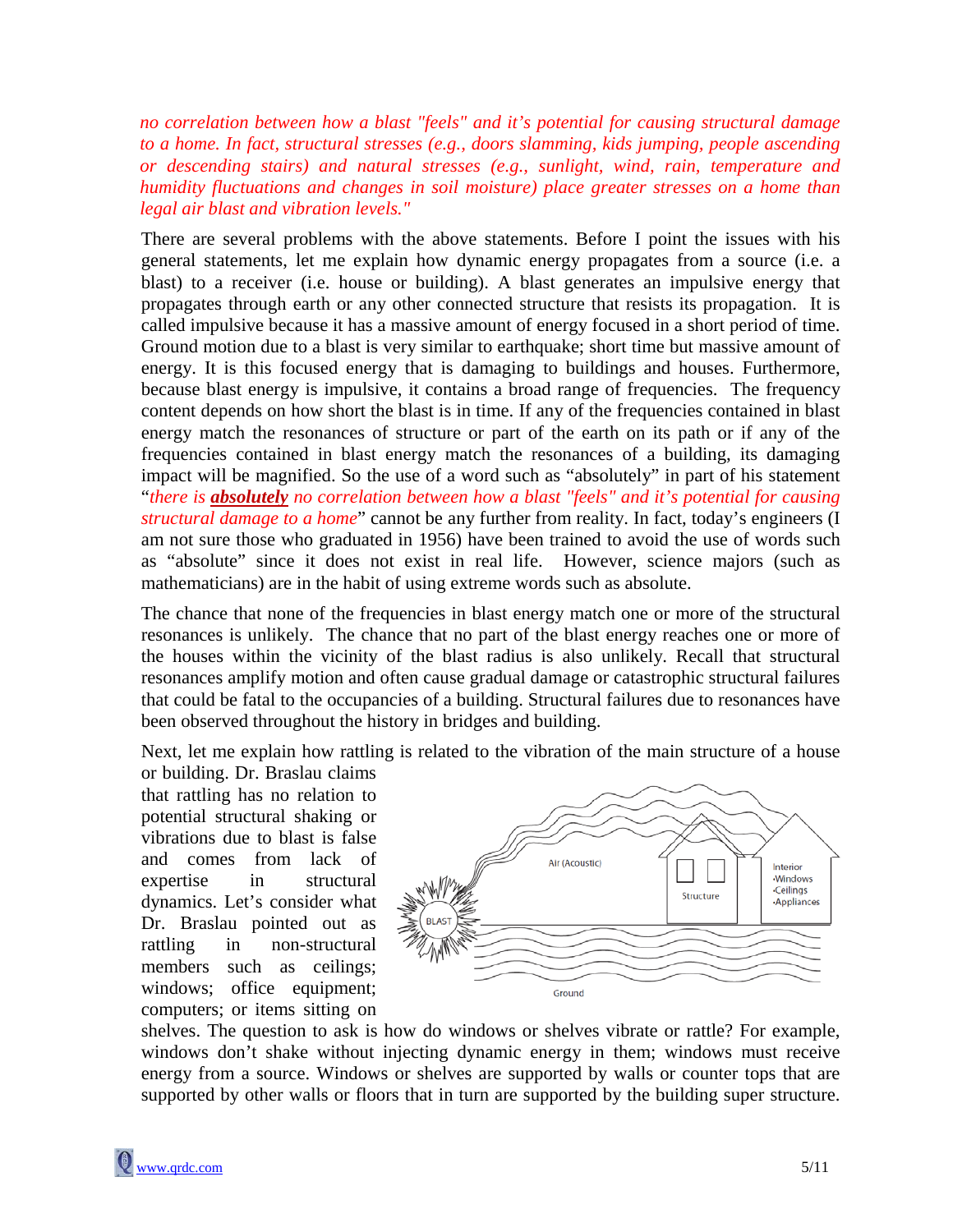Unless there is dynamic energy in the building structures, there is no way that windows or shelves can rattle (or vibrate). In fact, in the absent of acoustic (airborne) or other non-blast energy, windows vibrate (or rattle) because dynamic energy (such as that from a blast) can reach window frames through building super structure. Of course dynamic energy can also be reached windows or shelves acoustically. In fact, as it is known, blast energy propagates through earth motion and air (i.e. acoustic energy). In short, in the case of a blast, there is no way for the non-structural elements to rattle or vibrate unless blast energy is reached the main structure of the building through ground or acoustic energy of the blast can reach the non-structural elements. Even if the blast energy is reached the non-structural elements through air (i.e., acoustically), it eventually will reach the structure of the building. Depending on the energy level and frequency content, the energy may cause negligible damage, moderate damage, or sever damage. But claiming there is "**absolutely**" no damage is false and has no engineering basis. This is another way of falsely claiming a zero-damage.

In general, how energy reaches a building is shown to right. Note that there are two paths, both of which reach the building super structure. Note that blast energy reaches a building through air and earth, very much like an earthquake. For the non-structural elements to rattle (or vibrate), the main structure of the building must receive part of the blast energy. It is well known in the engineering community that vibration is responsible for accelerated fatigue and structural damage over a period of time when repeated shock waves (blast or earthquake) are induced in earth.

Due to lack of expertise in structural dynamics, Dr. Braslau compares the energy generated by kids jumping and doors slamming with blast energy. These are totally different dynamic events with totally different type of energy and frequency content. To make the committee understand this, his comparison is like saying an elephant can feel the weight of a fly sitting on its back. The mass of a fly compared with that of an elephant is so small that a fly has no significant impact on the elephant even if the fly jumps up and down. Kids and slamming doors don't generate large enough of energy to severely influence the dynamic of massive super structure of a building. Kids jumping or doors slamming don't generate any meaningful energy when compared with the stored energy in the super structure of a building. The frequency content of kids jumping up/down and doors slamming is also totally different than a blast. But the energy generated by a blast is substantial and should it find a path to a building, it could cause short or long-term damage. This is the first time I have come across a consultant comparing kids jumping or doors slamming with that of blast energy.

If one checks World Wide Web, one could be found a number of publications on blasting and that there is no way 100% of blast energy can be used for breaking rocks. In particular, in a report by Larry Schneider (PE) an engineer at the Division of Explosives and Blasting in the Kentucky Department of Mines and Minerals (at [www.kytc.state.ky.us/d12/](http://www.kytc.state.ky.us/d12/blastingfaqs.doc)**blasting**faqs.doc), it is stated that "*There is no way to design or detonate a blast that will use 100% of its energy in useful work. There will always be a small amount that will cause the undesirable effects of noise and vibration*." Another interesting statement may be found at this web site [http://rockproducts.com/mag/rock\\_why\\_people\\_complain/,](http://rockproducts.com/mag/rock_why_people_complain/) it is stated that "*Many states limit quarries to 2.0 in. per second (in/sec) peak particle velocity (PPV) at the nearest non-owned structure. The industry complies with these regulations, but still gets complaints.*" In other

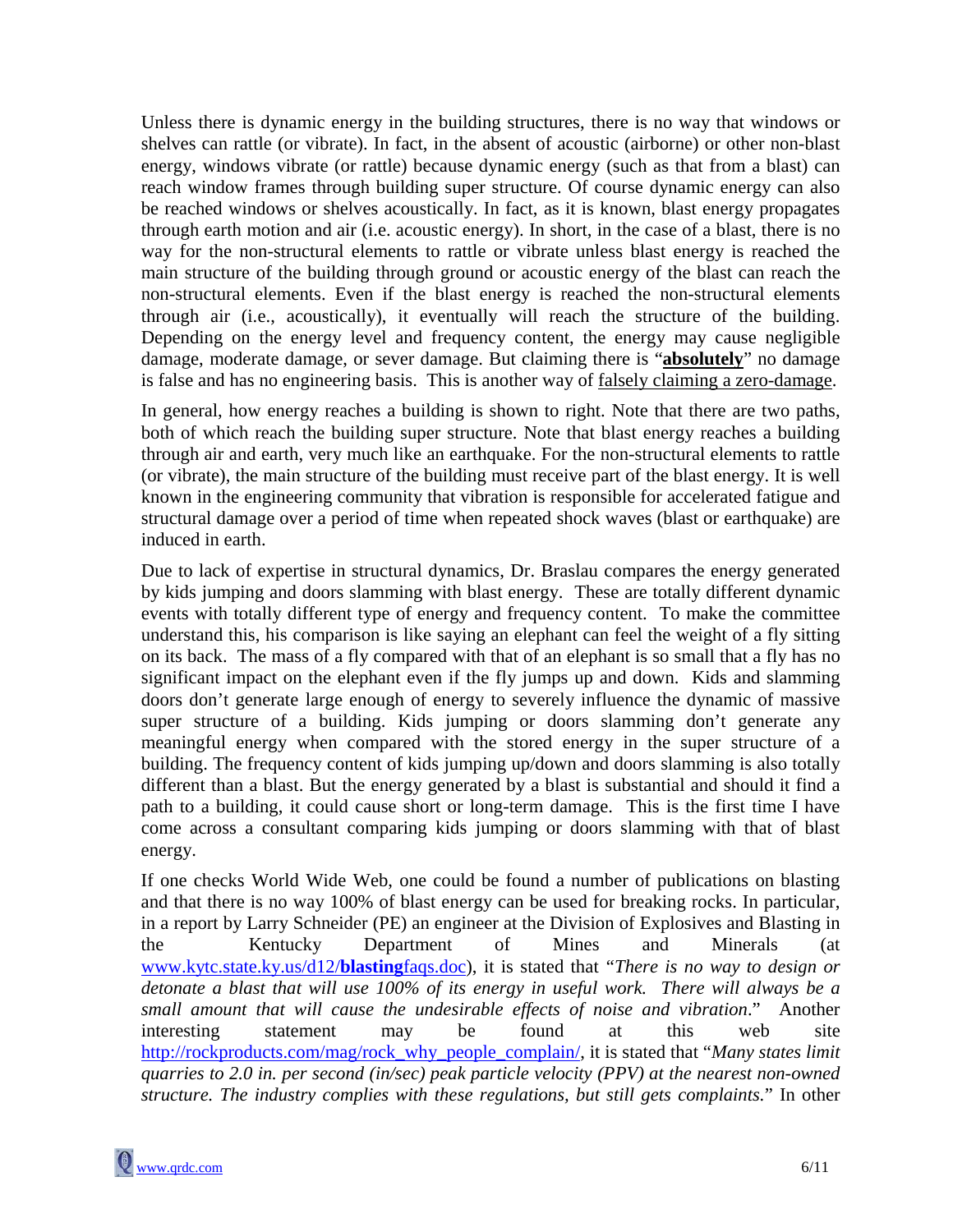words, even though the industry meets the standard, there are still complaints from those who live around the blasting area. In short, meeting the standard does not mean people safety, health, or comfort is not compromised. Even though all such blasts have been legal and have met the local or federal standards, structural damages have been reported. Therefore asserting that a "legal blast" does not induce because it is legal is in accurate.

Another publication that directly contradicts the claim made by Dr. Braslau may be found at *[www.epa.gov/Region3/mtntop/pdf/.../g/](http://www.epa.gov/Region3/mtntop/pdf/.../g/blasting.../blastingcomplaints.pdf)blasting.../blastingcomplaints.pdf*. This report is written by Office of Surface Mining in Pittsburgh, Pennsylvania. The report indicates: "*Blasting complaints continue to be the most common type of complaint to the Office of Surface Mining Reclamation and Enforcement (OSM) and the state regulatory authorities (RA). Citizens and citizens groups have expressed concern for many years that the various regulatory authorities do not serve the interests of the citizens on blasting damage complaints. As a result, in FY 1999, the OSM Executive Council formed an OSM blasting team to conduct a national study. The study was designed to identify blasting trends in the regulatory program states. The survey did not assess the technical merits of the investigations. The study entailed collecting and analyzing readily available data in Federal and State files on citizens complaints related to surface coal mine blasting. For the purpose of the mountaintop mining environmental impact statement, 708 complaints from West Virginia, Kentucky, Virginia, and Tennessee were extracted from the national study. The national study tabulated 1,317 complaints, with 338 complaints at one surface mine in Pennsylvania.*" In another part of the report, the following classification of the complains was made, as shown below. It is noted that more than **75% of the complaints** have to do with **noise and structure damage** even though all these mining sites have met the standards of blasting.

| Table 1 Distribution of the complaints by type |     |            |           |    |              |                   |
|------------------------------------------------|-----|------------|-----------|----|--------------|-------------------|
| <b>Complaint Type</b>                          | WV  | KY         | <b>VA</b> | TN | <b>Total</b> | <b>Percentage</b> |
| Dust and Fumes                                 | 11  | 9          | 9         |    | 29           | 3.0%              |
| <b>Fly Rock</b>                                | 5   | ⇁          | 3         |    | 15           | 1.6%              |
| <b>Annovance/Noise</b>                         | 278 | 177        | 75        |    | 534          | 55.6%             |
| Water<br>Quantity/Quality                      | 38  | 44         | 8         | 6  | 96           | 10.0%             |
| <b>Structure Damage</b>                        | 85  | <b>110</b> | 38        | 3  | 236          | 24.6%             |
| Other                                          | 10  | 31         | 8         |    | 50           | 5.2               |
| Total                                          | 427 | 378        | 141       | 14 | 960          | 100%              |

In the same publication, the types of reported structural damages are discussed. It is stated "*Alleged damage to structures (residential dwellings) accounted for 33% of the complaints. Damage allegations include interior cracks, foundation cracks, concrete floor cracks, brick veneer cracks, roof leaks, door misalignments, windows, personal property, etc.*" I believe these findings are in direct contradiction to the claims made by Kraemer and its consultant.

I strongly suggest that the committee requests that Kraemer offers suggestion why these many complaints have been filed while all the blasting events have met the standards. Disputing the reality of reported data on damage by blasting energy is like putting blinders on.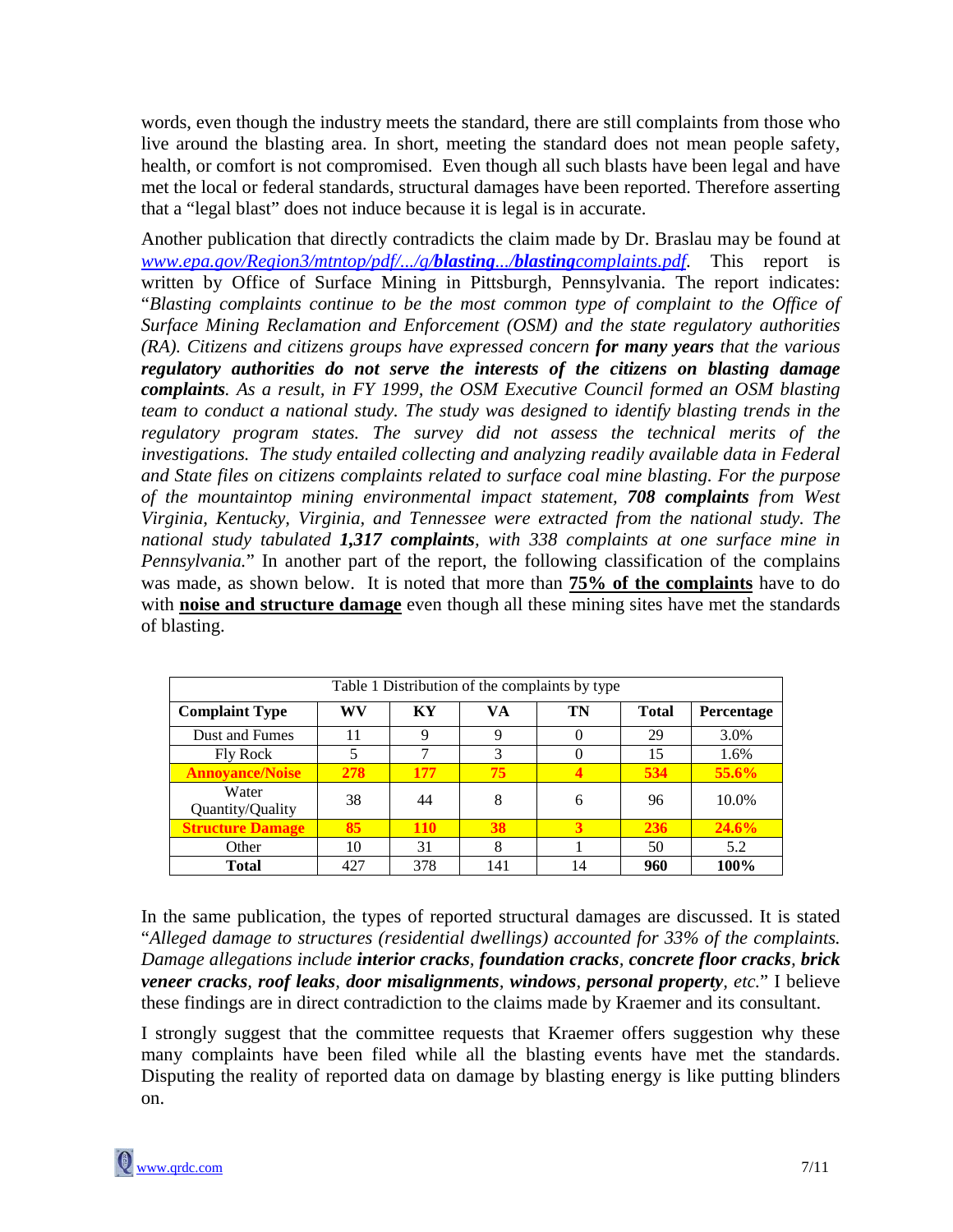4. In the Kraemer rebuttal, it is indicated that Dr. Allaei did not submit any supporting document. If Kraemer and its consultant would have read the report, they would have realized that Dr. Allaei was not hired to produce any data, rather he was hired to review and express an expert opinion on what Kraemer was produced as supporting data and experts. The Kraemer's consultant does not even have formal training in structural dynamics, let alone be an expert in this area. As it was indicated in the first report by Dr. Allaei, Kraemer failed to present any real engineering data on the safety of the blasts or levels of noise and vibration around or in the houses surrounding the mining operation. Their focus was on meeting standards of other states. As it was clearly discussed in the last report prepared by Dr. Allaei (PE) and under items 3 above, meeting standards does



Satisfaction Survey, who surveyed 47,634 travelers to discover that the overall #1 complaint about hotels is noise and the best in service is the Ritz.

not necessarily make the blast safe, nor does it automatically make the noise level go away. Kraemer made many unsubstantiated claims on their application. After a closer review, it was discovered that their noise and blast expert has no or minimum expertise in structural dynamics. The latter explained why they have made such claims with no engineering or scientific basis. The best defense Kraemer provided in its rebuttal was this statement from Dr. Braslau stating that "*This comment suggests lack of awareness of the extensive amount of research and testing performed over a number of years by the US Bureau of Mines on residential structures for safe blasting.*" As Dr. Allaei indicated in his report and presentation, there have been ample cases in the history and in the mining around USA where they all have met the standards and yet either their workers or their environments have been negatively impacted by the mining operations (see the chart in item 3 above). The simplest example I can give Kraemer and their consultants is the fact that most (if not all) buildings and bridges in California and Japan nowadays meet the building codes and standards related to an earthquake (that is very similar to blast). However, we have all witnessed the devastating impact of an earthquake and the number of fatalities in recent years even when they have met or exceeded all the structural codes and standards. Hotels and hospitals meet the building codes and standards, but noise and vibration have been major issue in hotels and medical facilities. See the articles by John Hopkins University and JD Power and Associates Guest Satisfaction Survey. It should be pointed out that meeting the standards and following the engineering codes is ONLY the first step toward good engineering practice.

5. In the rebuttal by Kraemer, the following thoughtless statement was made. "*The QRDC consulting comments are also biased. Dr. Allaei of QRDC stated in his presentation "1 didn't charge the Town as much as US Defense because the reason 1 told the town was 1 do boat in this area, 1 love this area, so 1 think we do need to pay attention to what is happening here" (~2:18:30 on recording from 10/21/09).*" I don't know about Kraemer and its consultants, as a professional engineer ethics and integrity is out most important in my practice.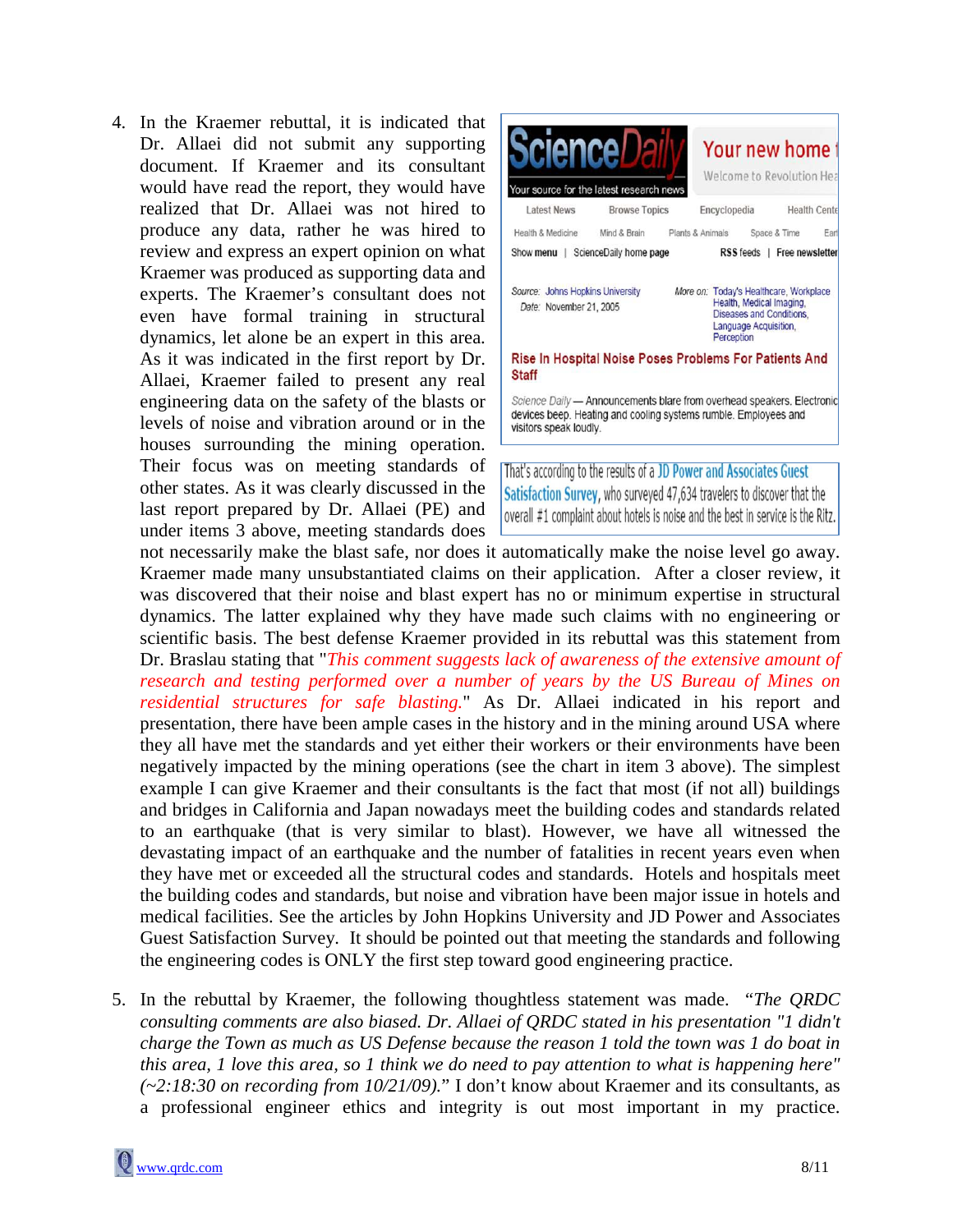Acknowledging that I care and like the area around the Town does not mean I step over my personal and engineering ethics to prove a point. However, Kraemer evidently does anything to get their way.

- 6. It is claimed that "*Kraemer M&M uses licensed blasting companies who work all over the country*." Do Kraemer and its consultant imply that other mining companies did not use licensed blasting companies and that is why there has been so many reports and complaints. This is a claim out of desperation. Of course it is given that Kraemer must use licensed blasting companies. If they don't, they have violated the law and should there be any loss of life, criminal charges may be pursued. In short, Kraemer has no choice by using licensed blasting companies. However, this does not make blasting "absolutely" safe, as they want the Town to believe. All it means is that the danger to workers and surrounding area is minimized but by no means blasting by licensed personnel is danger- or damage-free.
- 7. Kraemer stated that "*The statement that "even though the blasting technique and the resulting seismic activity might meet the state or federal regulations, it did not necessarily mean they were safe for this particular area." appears to show disdain for state and federal regulations by suggesting that they do not apply to this particular area, or that they are wrong. This statement by Dr. Allaei is simply incorrect. Safety with blasting activities is addressed by state and federal standards that are applicable at the site being evaluated."* Basically Kraemer is ignoring all the reported complaints about structural damage and annoying noise by the residence in VA, PA, and other states (see the chart above). Kraemer is simply arguing that any blast that meets the standard must be safe and free of health hazard for people around a blast. I let the reported data speak for itself. Kraemer and its consultants have not presented any meaningful or engineering argument to prove the blasting will be safe and damage free. All they claimed is that they will meet the standards. As it was shown by previous reports, published data, and proven records of overwhelming number of complaints, past blasting events that met the standards and were carried out by licensed personnel did create unsafe environment and did create structural damage to surrounding houses. See the items 3 and 4 above. **Kraemer and its consultants simply lack the required expertise in structural dynamics to be able to assess and argue with solid engineering evidence. They only rely on the regulations and thereby make a false assumption all will go well** .
- 8. Kraemer and its consultant did not offer any engineering argument about reducing or controlling noise generated by mining operation. However, they use their old argument that others have used it, so it makes it right, or they argued that they meet the standards and thereby it makes it OK. Based on the data presented in sections 3 and 4 of this rebuttal, it was Cleary shown that their argument does not hold any water. Based on their argument, it appeared that they have no real experience how to deal with noise generated by mining operations. The use of trees and earth berms will not eliminate the negative impact of noise on the surrounding houses. If that was the case, there would exist no complaints about the noise generated by mining operations. Kraemer and its consultant misrepresented Dr. Allaei's reports so they could mislead the county committee. For example, they misrepresented the following statement made by Dr. Allaei (PE). They reported the following: "*I would be very surprised if Dr. Allaei has never experienced the reduction in sound behind a natural topographic feature or a man-made topographic feature (earth berm*)." Dr. Allaei never stated that earth berms do not result in reducing noise. Dr. Allaei

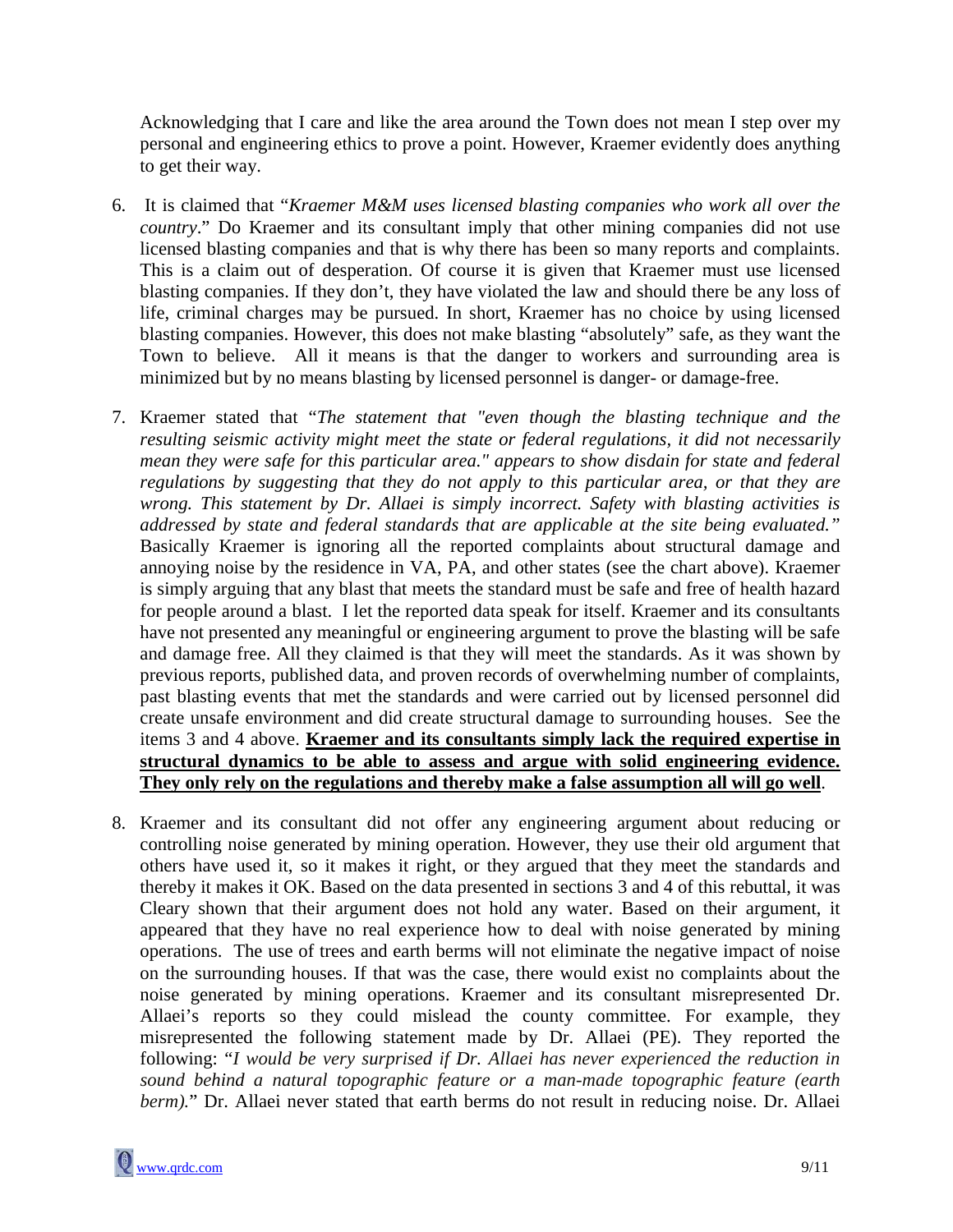claimed that the earth berms would not reduce the noise generated by mining operation to sufficiently low levels to eliminate annoying and discomfort impact of the mining-generated noise on the community. Misrepresenting Dr. Allaei's report is not evidence that Kraemer has shown any meaningful engineering argument to show to the committee they will reduce the noise to acceptable levels. Dr. Allaei (PE) stands his position.

- 9. Kraemer and its consultants have decided to dispute Dr. Allaei (PE) argument based on no meaningful argument. For example, they stated that "*Apparently, Dr. Allaei is not familiar with the US Department of Labor Mine Safety and Health Administration (MSHA), which has promulgated occupational standards for employees involved in mining operations. These rules are strictly adhered to by Kraemer M&M.*" Once again they made misleading and false assumption. In fact, Dr. Allaei (PE) has worked on the behalf of 3 out of 6 mining operations in North MN. All mining operations in North MN have been subjected to citation by the very department, MSHA, Kraemer has referred to. Dr. Allaei (PE) is far more familiar with MSHA than Kraemer and its consultants ever are. The reality of the matter is that there are many mining plants that are subjected to citations from MSHA and to lawsuits from their employees because of the effect noise and/or vibration has had on the employee health. Kraemer and its consultant have made no meaningful engineering argument. At best, they claimed that they would meet the standards and they would comply with regulations. Well, I don't know of any mining operations that they don't claim that they comply with law and regulations, and yet they are often subjected to noise and vibration citations and health issues arose by workers. Dr. Allaei (PE) was hired as a noise/vibration consultant for one of the mining companies in North MN in 1998. After collecting data, it was shown that the vibrations and noise generated by some of the plant machines was reaching the plant offices about 0.25 miles away from the noise source. In fact, the conference room in the office area was rendered useless due to excessive vibration levels. This was happening while the plant was meeting the standards and regulations set by MSHA. Kraemer and its consultant are long ways away from learning how noise propagates and how complicated structural dynamics can be.
- 10. The rest of the Kraemer's rebuttal does not deserve a response since they kept repeating themselves. They did not present any new data or any meaningful engineering argument. They basically claimed their argument is correct because they said so. It appeared as Kraemer and its consultant believed by putting together bunch of words that make no meaningful engineering argument they can get by and get their application approved. It is believed that they have presented no engineering case in their rebuttal.
- 11. Kraemer and its consultant claimed that "*There are currently no applicable general noise standards that exist in Polk County, WI.*" Based on what the Town has shown on its web site, the Town of Osceola has approved a set of ordinance that addresses mining operation and related regulations that has to do with impact on environment and safety, such as noise. Therefore, their claim is false.
- **12. It is recommended that the committee should evaluate the claims made by Kraemer in real terms and require that Kraemer provides real engineering data.**